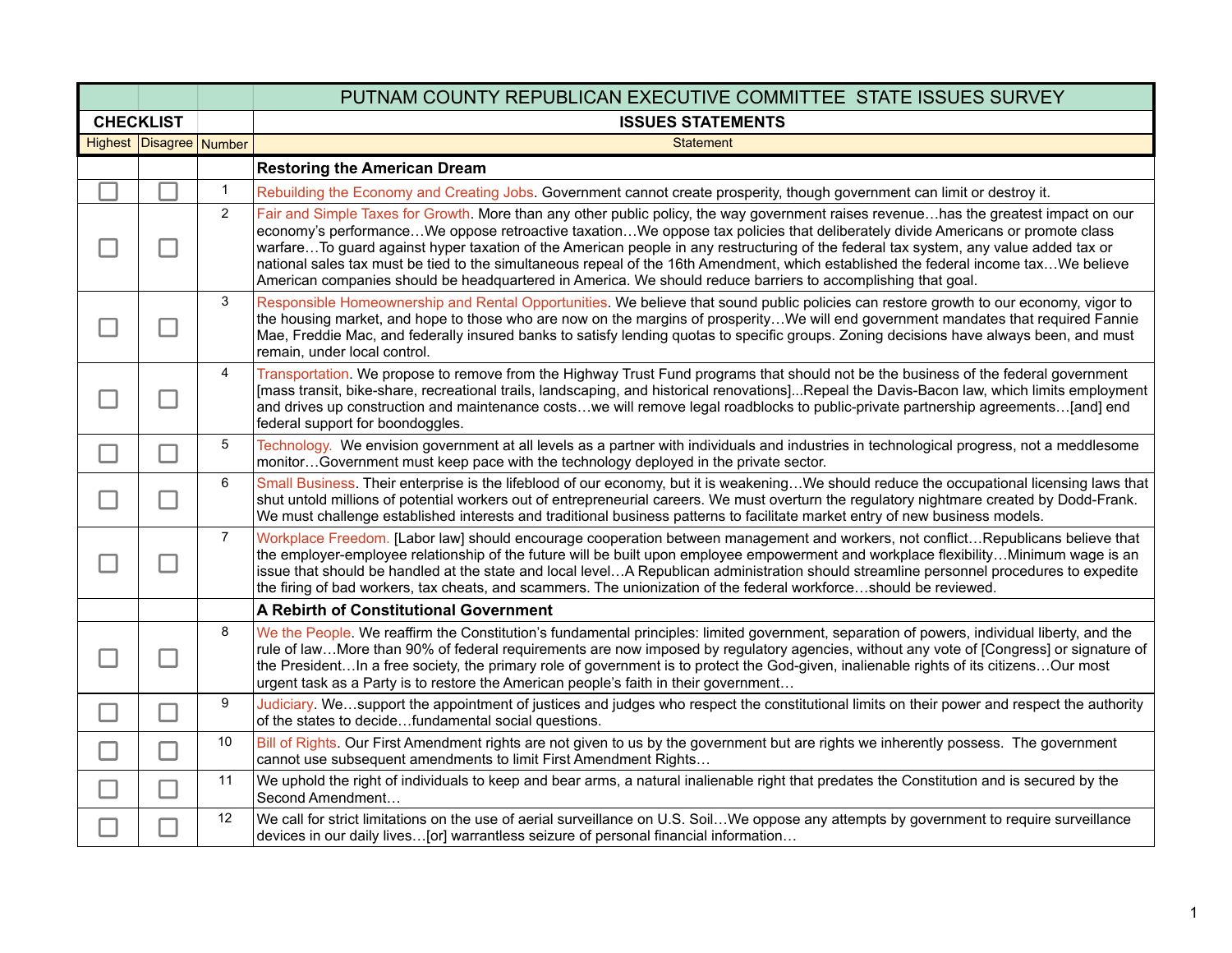|                  |                         |    | PUTNAM COUNTY REPUBLICAN EXECUTIVE COMMITTEE STATE ISSUES SURVEY                                                                                                                                                                                                                                                                                                                                                                                                                                                                                                                                                                                                                                                                                                                                                                                                                                                                      |
|------------------|-------------------------|----|---------------------------------------------------------------------------------------------------------------------------------------------------------------------------------------------------------------------------------------------------------------------------------------------------------------------------------------------------------------------------------------------------------------------------------------------------------------------------------------------------------------------------------------------------------------------------------------------------------------------------------------------------------------------------------------------------------------------------------------------------------------------------------------------------------------------------------------------------------------------------------------------------------------------------------------|
| <b>CHECKLIST</b> |                         |    | <b>ISSUES STATEMENTS</b>                                                                                                                                                                                                                                                                                                                                                                                                                                                                                                                                                                                                                                                                                                                                                                                                                                                                                                              |
|                  | Highest Disagree Number |    | <b>Statement</b>                                                                                                                                                                                                                                                                                                                                                                                                                                                                                                                                                                                                                                                                                                                                                                                                                                                                                                                      |
|                  |                         | 13 | We assert the sanctity of human life and affirm that the unborn child has a fundamental right to life which cannot be infringed                                                                                                                                                                                                                                                                                                                                                                                                                                                                                                                                                                                                                                                                                                                                                                                                       |
|                  |                         | 14 | We [support] the Private Property Rights Protection Act[and] reforms to protect law-abiding citizens against abusive asset forfeiture<br>tactics                                                                                                                                                                                                                                                                                                                                                                                                                                                                                                                                                                                                                                                                                                                                                                                      |
|                  |                         | 15 | We welcome to our ranks all citizens who are determined to reclaim the rights of the people that have been ignored or usurped by the<br>federal and intrusive state governmentsEvery violation of state sovereignty by federal officials isan assault on the liberties of individual<br>AmericansWe call [to] eliminate this system of conditioned grants so that state and local taxpayers can decide for themselves what is best<br>for their own communities.                                                                                                                                                                                                                                                                                                                                                                                                                                                                      |
|                  |                         | 16 | Honest Elections. We oppose the National Popular Vote Interstate Compact and any other scheme to abolish or distort the procedures of<br>the Electoral CollegeWe support legislation to require proof of citizenship when registering to vote and secure photo ID when votingWe<br>urge that electronic voting systems have a voter-verified paper audit trailWe [want] to ensure that citizenship, rather than mere residency,<br>be made the basis for the apportionment of representatives among the states.                                                                                                                                                                                                                                                                                                                                                                                                                       |
|                  |                         |    | America's Natural Resources: Agriculture, Energy, and the Environment                                                                                                                                                                                                                                                                                                                                                                                                                                                                                                                                                                                                                                                                                                                                                                                                                                                                 |
|                  |                         | 17 | Abundant Harvests. We remain committed to expanding trade opportunities and opening new markets for agricultureWe will not tolerate<br>the use of bogus science and scare tactics to bar our products from foreign markets, nor will we allow insufficient health and safety<br>standards for products imported for our consumptionWe must ensure that domestic policies do not compromise our global<br>competitiveness through overregulation and undue interference in the marketplaceWe remain committed to conservation policies based<br>on the preservation, not the restriction, of working landsWe believe in promoting active, sustainable management of our forests and that<br>states can best manage our forests to improve forest health and keep communities safe.                                                                                                                                                     |
|                  |                         | 18 | Environmental Progress. Conservation is inherent in conservatismWe assert that private ownership has been the best guarantee of<br>conscientious stewardship, while some of the worst instances of degradation have occurred under government control. Poverty, not wealth,<br>is the gravest threat to the environment, while steady economic growth brings the technological advances which make environmental<br>progress possibleWe propose to shift responsibility for environmental regulation from the federal bureaucracy to the statesWe will<br>enforce the original intent of the Clean Water Act [and] Clean Air Act[We] shall immediately pass universal legislation providing for a<br>timely and orderly mechanism requiring the federal government to convey certain federally controlled public lands to the statesInformation<br>concerning a changing climatemust be based on dispassionate analysis of hard data. |
|                  |                         |    | <b>Government Reform</b>                                                                                                                                                                                                                                                                                                                                                                                                                                                                                                                                                                                                                                                                                                                                                                                                                                                                                                              |
|                  |                         | 19 | Making Government Work for the People. Much of what the federal government does can be improved, much should be replaced, and much<br>needs to be done away with or returned to the states.                                                                                                                                                                                                                                                                                                                                                                                                                                                                                                                                                                                                                                                                                                                                           |
|                  | $\Box$                  | 20 | Balancing the Budget. The Republican path to fiscal sanity and economic expansion begins with a constitutional requirement for a federal<br>balanced budget Republican budgets will prioritize thrift over extravagance and put taxpayers first.                                                                                                                                                                                                                                                                                                                                                                                                                                                                                                                                                                                                                                                                                      |
|                  |                         | 21 | Preserving Medicare and Medicaid. We propose these reforms: impose no changes for persons 55 or older. Give others the option of<br>traditional Medicare or transition to a premium-support model. Guarantee to every enrollee an income-adjusted contribution toward a plan of<br>their choice, with catastrophic protectionset a more realistic age for eligibility in light of today's longer life spanWe will give [governors] a<br>free hand to [modernize Medicaid] by block-granting the program without strings.                                                                                                                                                                                                                                                                                                                                                                                                              |
|                  |                         | 22 | Protecting Internet Freedom. The survival of the internet as we know it is at riskWe will consistently support internet policies that allow<br>people and private enterprise to thrive, without providing new and expanded government powers to tax and regulateThe internet's free<br>market needs to be free and open to all ideas and competition without the government or service providers picking winners and losers.                                                                                                                                                                                                                                                                                                                                                                                                                                                                                                          |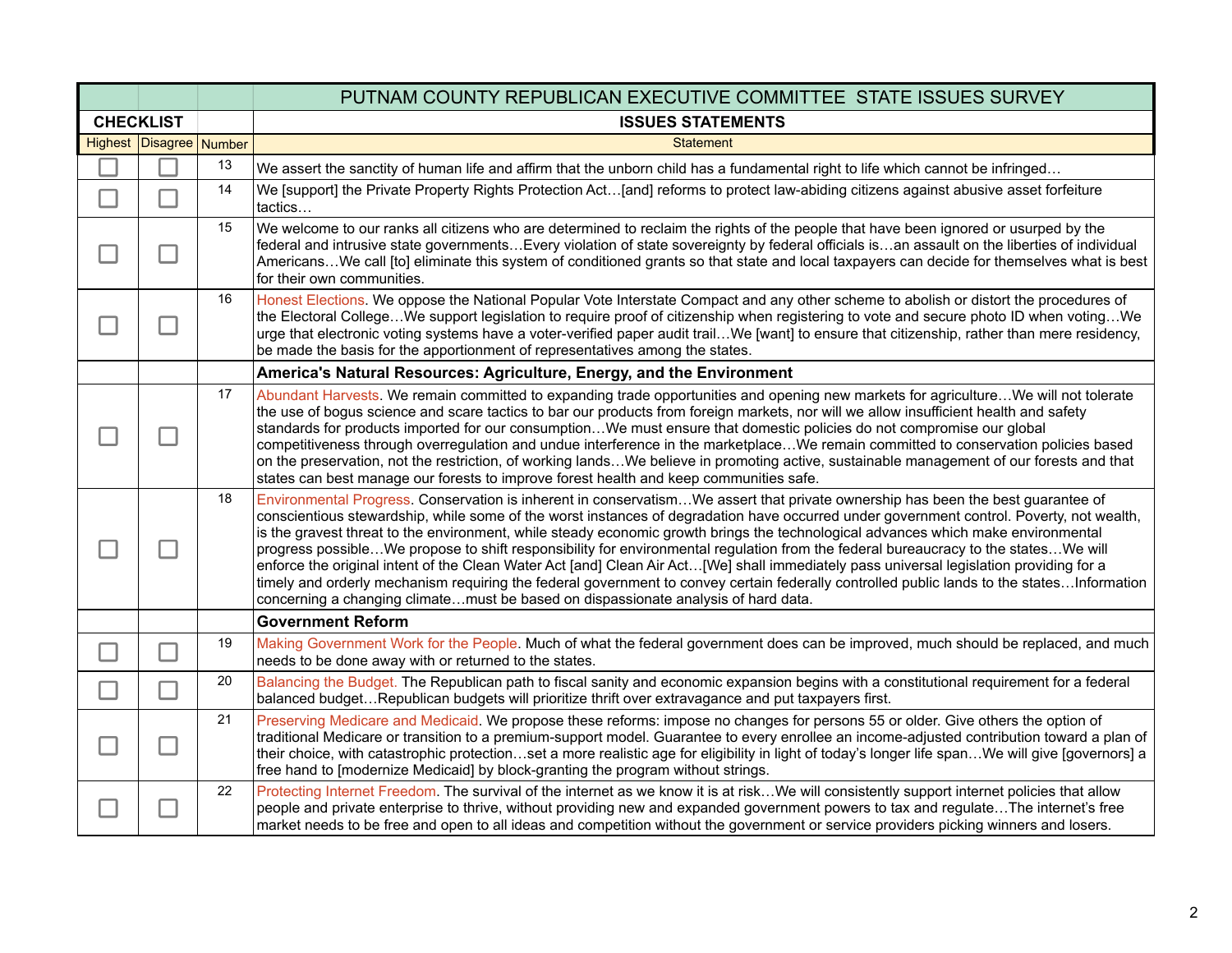|                  |                         |    | PUTNAM COUNTY REPUBLICAN EXECUTIVE COMMITTEE STATE ISSUES SURVEY                                                                                                                                                                                                                                                                                                                                                                                                                                                                                                                                                                                                                                                                                                                                                                                                                                                                                                                                                                       |
|------------------|-------------------------|----|----------------------------------------------------------------------------------------------------------------------------------------------------------------------------------------------------------------------------------------------------------------------------------------------------------------------------------------------------------------------------------------------------------------------------------------------------------------------------------------------------------------------------------------------------------------------------------------------------------------------------------------------------------------------------------------------------------------------------------------------------------------------------------------------------------------------------------------------------------------------------------------------------------------------------------------------------------------------------------------------------------------------------------------|
| <b>CHECKLIST</b> |                         |    | <b>ISSUES STATEMENTS</b>                                                                                                                                                                                                                                                                                                                                                                                                                                                                                                                                                                                                                                                                                                                                                                                                                                                                                                                                                                                                               |
|                  | Highest Disagree Number |    | <b>Statement</b>                                                                                                                                                                                                                                                                                                                                                                                                                                                                                                                                                                                                                                                                                                                                                                                                                                                                                                                                                                                                                       |
|                  |                         | 23 | Immigration and the Rule of Law. Our immigration system must protect American working families and their wages, for citizens and legal<br>immigrants alike, in a way that will improve the economyWe have watched, in anger and disgust, the mocking of our immigration laws by<br>a president who made himself superior to the will of the nation. We stand with the victims of his policies, especially the families of murdered<br>innocents. Illegal immigration endangers everyone, exploits the taxpayers, and insults all who aspire to enter America legally. We oppose<br>any form of amnesty for those who, by breaking the law, have disadvantaged those who have obeyed the law                                                                                                                                                                                                                                                                                                                                            |
|                  |                         | 24 | Improve the (State) Workforce. Noneshould ever be compelled to join a union or pay dues to itThe inability of federal managers to<br>discipline and, if necessary dismiss problem staff members is an affront to every conscientious worker, as is the misuse of funds for lavish<br>conferences and routine bonusesWe call for renewed efforts to reduce, rather than expand, government responsibilities, and we urge<br>particular attention to the bloated public relations budgets of the departments and agencies.                                                                                                                                                                                                                                                                                                                                                                                                                                                                                                               |
|                  |                         | 25 | Regulation: The Quiet Tyranny. Over-regulation is the quiet tyranny of the "Nanny State"We are determined to make regulations minimally<br>intrusive, confined to their legal mandate, and respectful toward the creation of new and small businesses. We will revisit existing laws that<br>delegate too much authority to regulatory agencies and review all current regulations for possible reform or repeal.                                                                                                                                                                                                                                                                                                                                                                                                                                                                                                                                                                                                                      |
|                  |                         | 26 | Crony Capitalism and Corporate Welfare. When government uses taxpayer funding and resources to give special advantages to private<br>companies, it distorts the free market and erodes public trust in our political systemWe applaud the Republican[s] who have taken the<br>lead in fighting crony capitalism.                                                                                                                                                                                                                                                                                                                                                                                                                                                                                                                                                                                                                                                                                                                       |
|                  |                         |    | Great American Families, Education, Healthcare, and Criminal Justice                                                                                                                                                                                                                                                                                                                                                                                                                                                                                                                                                                                                                                                                                                                                                                                                                                                                                                                                                                   |
|                  |                         | 27 | Marriage, Family, and Society. We have learned over the last five decades, the loss of faith and family life leads to greater dependence<br>upon government. That is why Republicans formulate public policywith attention to the needs and strengths of the family.                                                                                                                                                                                                                                                                                                                                                                                                                                                                                                                                                                                                                                                                                                                                                                   |
|                  |                         | 28 | A Culture of Hope. We have been fighting the War on Poverty for 50 years and poverty is winning. Republicans propose to evaluate a<br>poverty program by whether it actually reduces poverty and increases the personal independence of its participants.                                                                                                                                                                                                                                                                                                                                                                                                                                                                                                                                                                                                                                                                                                                                                                              |
|                  |                         | 29 | Education: A Chance for Every Child. Education is much more than schoolingIt is the handing over of a cultural identityThe federal<br>government should not be a partner in that effort, as the Constitution gives it no role in educationParents are a child's first and foremost<br>educators, and have primary responsibility for the education of their childrenWe reject a one-size-fits-all approach to education and<br>support a broad range of choices for parents and children at the state and local levelMore money alone does not necessarily equal better<br>performanceWe strongly encourage instruction in American history and civics by using the original documents of our founding<br>fathersWe support the English First approachWe renew our call for replacing "family planning" programs for teens with sexual risk<br>avoidance educationWe oppose school-based clinics that provide referrals or counselingand believe that federal funds should not be<br>used in mandatory or universalscreening programs. |
|                  |                         | 30 | Title IX. We emphatically support the original, authentic meaning of Title IXTo impose a social and cultural revolution upon the American<br>people by wrongly redefining sex discrimination to include sexual orientationhas nothing to do with individual rights; it has everything to do<br>with power.                                                                                                                                                                                                                                                                                                                                                                                                                                                                                                                                                                                                                                                                                                                             |
|                  |                         | 31 | Improving Higher Education. A student's First Amendment rights do not end at the schoolhouse gates. Colleges, universities, and trade<br>schools must not infringe on their freedom of speech and association in the name of political correctnessThe federal government should<br>not be in the business of originating student loansprivate sector participation in student financing should be restored. Any regulation that<br>increases college costs must be challenged Accreditation should be decoupled from federal financing, and states should be empowered to<br>allow a wide array of accrediting and credentialing bodies to operate.                                                                                                                                                                                                                                                                                                                                                                                    |